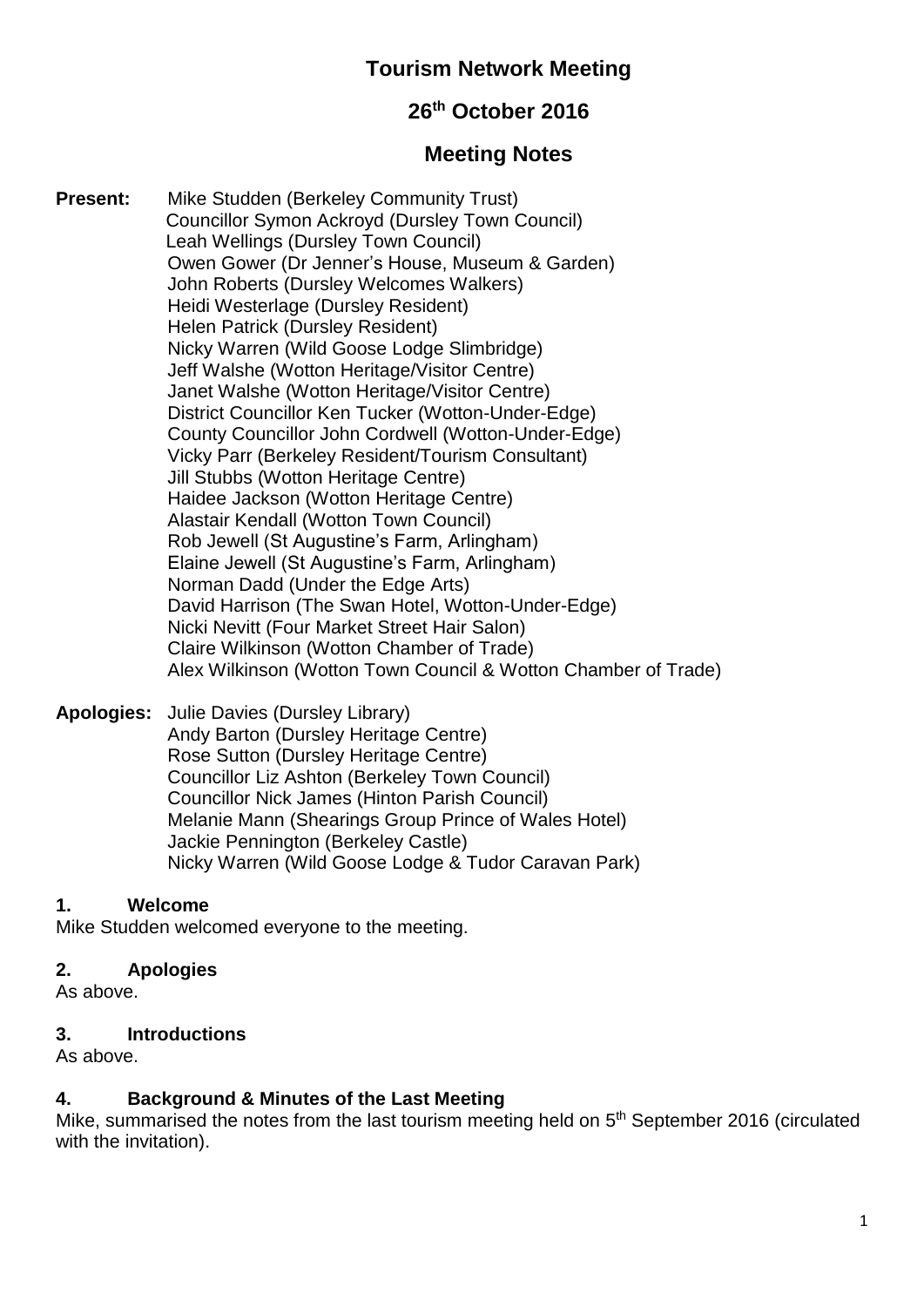The ordering of the agenda was changed; item 6, The Draft Tourism Strategy, was taken before item 5, The Brand Name.

## **5. The Draft Tourism Strategy**

Mike presented the Draft Tourism Group Strategy document, which had been circulated prior to the meeting and is a starting point for discussion.

It was noted that the strategy is born out of the need to take advantage of the economic benefits of tourism and develop a more organised approach within our area, which has not received the same attention as the more easily marketable areas of the Cotswolds.

### **Comments/points raised during the discussion:**

### **Page 4/5**

- The Local Enterprise Partnership for Gloucestershire (4b)) is a County not a regional body.
- Regional bodies include South West Tourism, Visit South West and there could be others that should be mentioned.
- There are many different bodies and partnerships that support tourism which makes the issue complex and confusing – is this not part of the problem?

## **Page 7 Options Appraisal**

Options 6.1. (i), (ii) and (iii) were considered.

- Option (i), **'establish a new, full blown tourism organisation'** was generally considered too expensive, complicated and out of proportion. Also existing bodies such as 'Visit England' would not recognise smaller tourism organisations.
- Option (ii), **'form an association to act as a forum'** to **'work together to improve and coordinate activities and use existing mechanisms'** was generally considered to be the preferred option; it would be cheaper, take less organisation/resources and could act as a nucleus for this geographical area. It is also more in spirit of a 'community led' approach.
- Option (iii), **'continue with status quo and lobby the decision makers'** to provide greater focus on our area. This option was seen as unacceptable.

## **General**

- Working within existing mechanisms and partnerships, membership of different local bodies would need to be looked at. How could we work with them? What would they require from an association? Would not want people to be paying out twice.
- It was commented that the Cotswold Tourism Partnership was not as effective as it could be and given its area of focus the group could consider joining 'Destination Bristol'. Concerns were raised about our tourism work getting 'stuck' as a result of other ineffective mechanisms and partnerships.
- It was reported that Wotton's Chamber of Trade discussed tourism at their meeting on  $25<sup>th</sup>$ October, there are lots of town events happening which they are drawing together, there is a desire to work with the tourism group so that the area has one strong voice.
- Tourism Officer support in Stroud and other areas. It was noted that Stroud District Council has part-time Tourism Officers that work with the Cotswold Tourism Partnership while Cheltenham has its own tourism department (& website). Jeff reported on the Tewkesbury tourism meeting he attended. It was noted that there are opportunities to network and link up with other areas, for example, there is a bicycle hire service operating in Tewkesbury and they are interested in branching out into our area.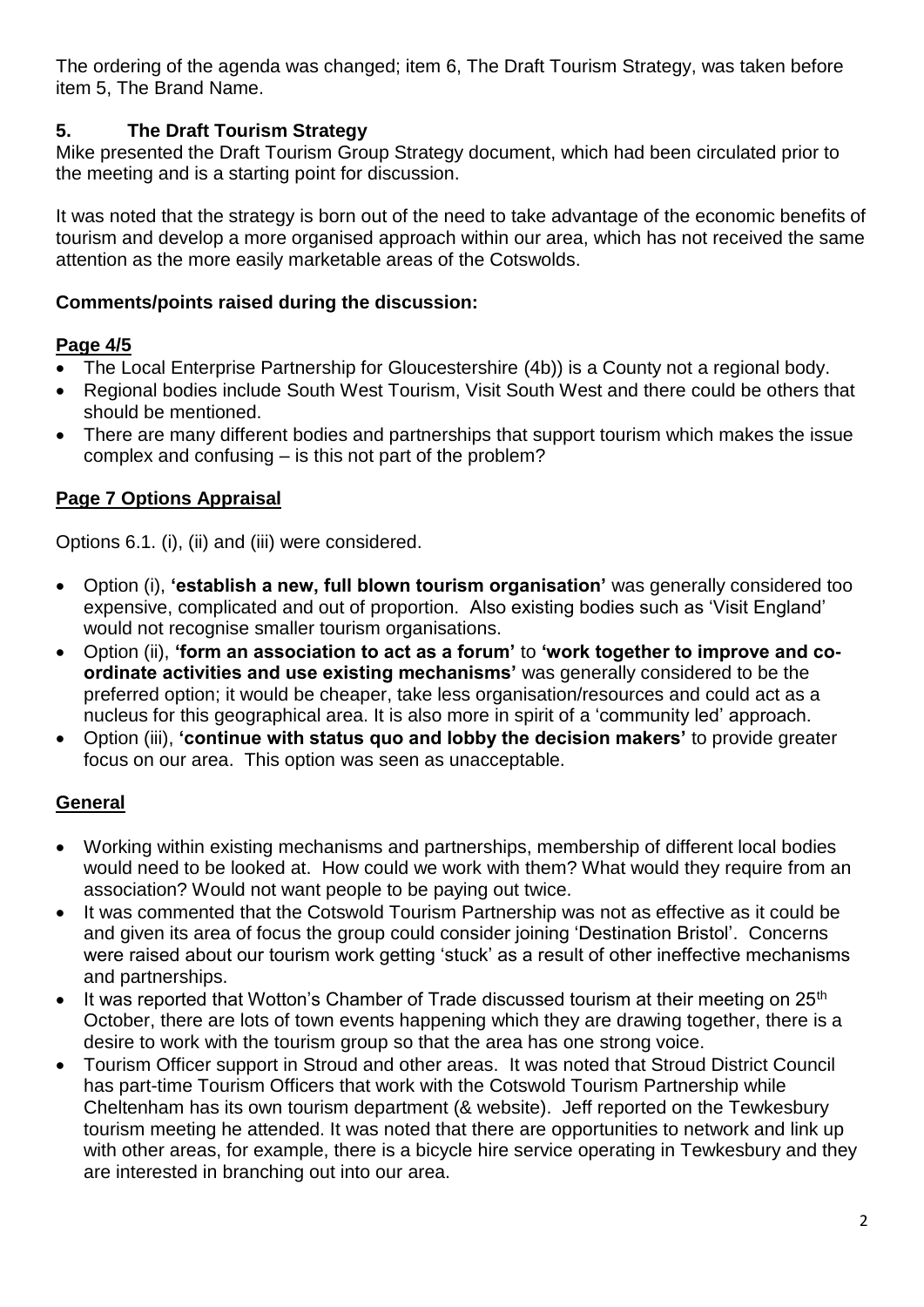- The group was made aware of the South West Group Travel Show in Cheltenham on 4<sup>th</sup> February 2017. It was suggested that if we could organise a stall this could be a great first opportunity to showcase what our area has to offer.
- The group discussed the need to work together to create packages/itineraries to keep visitors in the area for longer and manage and share information effectively (a leaflet would be a start or a live map)
- Rob drew attention to The Forest of Dean and Wye Valley leaflet as an example.
- The need to promote different forms of transport was highlighted e.g. public transport, walking routes, cycle hire. Heidi made people aware that visitors to the area can join Dursley Bike Club and borrow a bike.
- Problems with Stroud District Council's website were highlighted. There are no buttons on the front page for visitors or tourism, it is also hard to find tourism information or links to Cotswolds Tourism Partnership. **Councillor Tucker agreed to report this back to Stroud.**
- The importance of gathering and managing tourism information for our area and the issues with this were discussed. Help from willing volunteers would be required to collate the information. It was suggested that Heritage Centres may be able to help. It was agreed at the September meeting that a template would be sent out to Parish and Town Councils requesting information for their area (e.g. sites, walks, food, heritage etc.)
	- **Heidi volunteered to help with industrial heritage information.**
	- Janet suggested that volunteers at Wotton's Heritage Centre may be able to help.
	- **Helen volunteered to help with accommodation information.**
- It was suggested that the map of the geographical area for our group should follow parish boundaries. It was noted that the map is very flexible and can be changed if needed.
- It was noted that Vicky is a member of Cotswold Visitor Network. In relation to marketing and sharing information, Vicky suggested it would be much better to work with existing websites (e.g. Visit the Cotswolds) as they already have large exposure. It may be possible to have a section for our area on such websites. It would be worth speaking with the Tourism Officers at Stroud District Council to find out what we can do, the different models and what do we/they need?
- The group should follow a model that works.
- It was noted that Mike had scheduled a meeting with the Tourism Officer Sara Chardin.

### **Actions Agreed by Group**

- **To focus efforts on Option (ii) (as above).**
- **To set up a small Steering Group to focus on the strategy. (4/5 Volunteers sought please email Leah).**
- **To set up a community of willing volunteers/small specific interest groups to help collate tourism information for our area. (Volunteers should email Leah with interests).**
- **To write to Town and Parish Council's with an information template (agreed at the 5/9/16 meeting) and to request that funding towards tourism activities is considered within their budget setting processes. Funding request could also go to Stroud District Council. (Mike to draft a letter – suggested 25p per head for Town/Parish Councils)**

### **6. The Brand Name**

A paper including survey results and feedback on the area names from Nicky Warren (Wild Goose Lodge & Tudor Caravan Park), Owen Gower (Dr Jenner's House, Museum & Garden), Andy Barton (Dursley Heritage Centre), Rose Sutton (Dursley Heritage Centre) and Councillors Grecian and Cairns (Dursley Town Council) was circulated and considered.

It was noted that in the online survey **'Cotswold Edge & Severn Vale'** had come out on top, 'Cotswold Edge & Vale' was a close second; the survey at Wild Goose Lodge & Tudor Caravan Park had found **'Cotswold Edge & Vale'** to be the most popular with visitors.